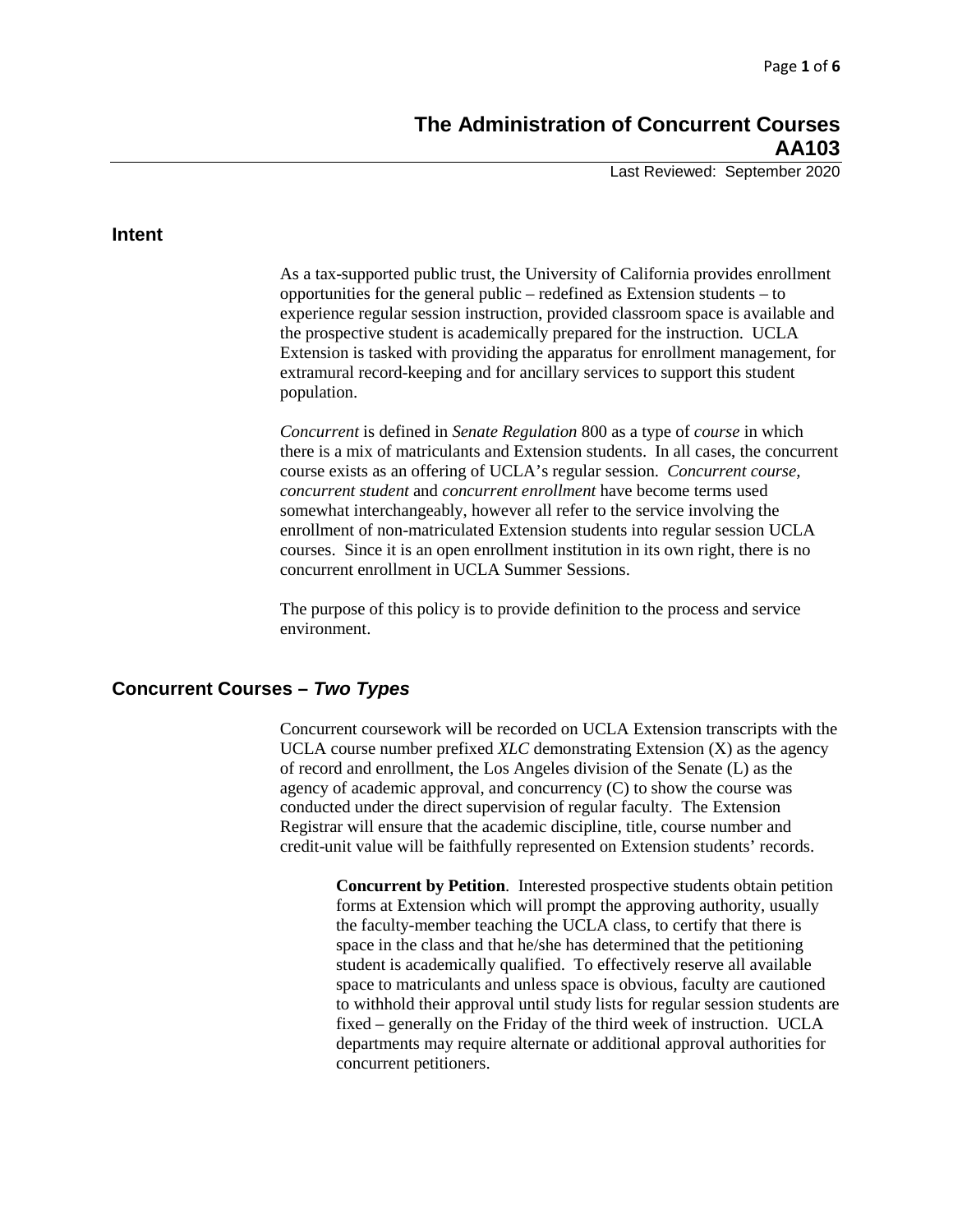To inform faculty and to enable electronically mediated classroom resources, the identity of concurrent petitioners will, at the time of petition, be captured in the UCLA Registrar's *Student Records Database* (SRDB) and displayed in UCLA's *Gradebook*. If approval is not obtained, the petitioners will be dropped at the beginning of the fourth week. Upon approval and with payment, the record will display as an active, approved student in the class. UCLA faculty will employ UCLA's *Gradebook* to capture and report the grades of Extension's concurrent students.

**Concurrent by Agreement.** Extension Program Departments may agree with their counterparts at UCLA, upon the endorsement of the Undergraduate or Graduate Councils, to jointly offer a course thus intentionally attracting a classroom mix of matriculants with practicing professionals. Extension students will enroll in these courses as they normally would since such courses are listed both at Extension and through the UCLA Registrar's *Schedule of Classes*. The revenue attributable to this type of concurrent enrollment will be shared between the Extension program department and the campus department per terms of an agreement between the two that is subject to the review and endorsement of the Dean.

### **Scholarship Standards and Academic Advising**

Prospective students will be advised of minimum academic requirements for undergraduate instruction. For lower-division instruction (1-99), students must be high school graduates with a "B" average or one year of college, or consent of instructor based on special attainments (e.g., special competence or achievement in a particular subject matter area). For the upper division (100-199), 2 years of college or consent of instructor based on special attainments is required. Extension students will not be permitted to petition for concurrent enrollment in a course featuring enforced requisites without a demonstration by the student that the requisites have been met.

In addition to other presentations the faculty or academic department may require, students petitioning for graduate-level concurrent enrollment will present evidence of an earned baccalaureate degree from an accredited institution. Concurrent enrollment is not permitted in 300-series courses in teaching methodology offered through the *Graduate School of Education and Information Science.* Other schools may restrict or prohibit public access through concurrent enrollment, or, as noted above, require alternate or additional approval authorities for concurrent petitioners.

Students petitioning concurrent enrollment in doctoral-level instruction (500 series) must be candidates for the PhD degree at another institution. In addition to the instructor's and UCLA department chair's approval, the student must obtain the approval of the student's doctoral committee chair where the degree stands to be earned, and the Dean of the UCLA Graduate Division or their delegate. Student-petitioners will be assisted by personnel in Extension's Dean's Office.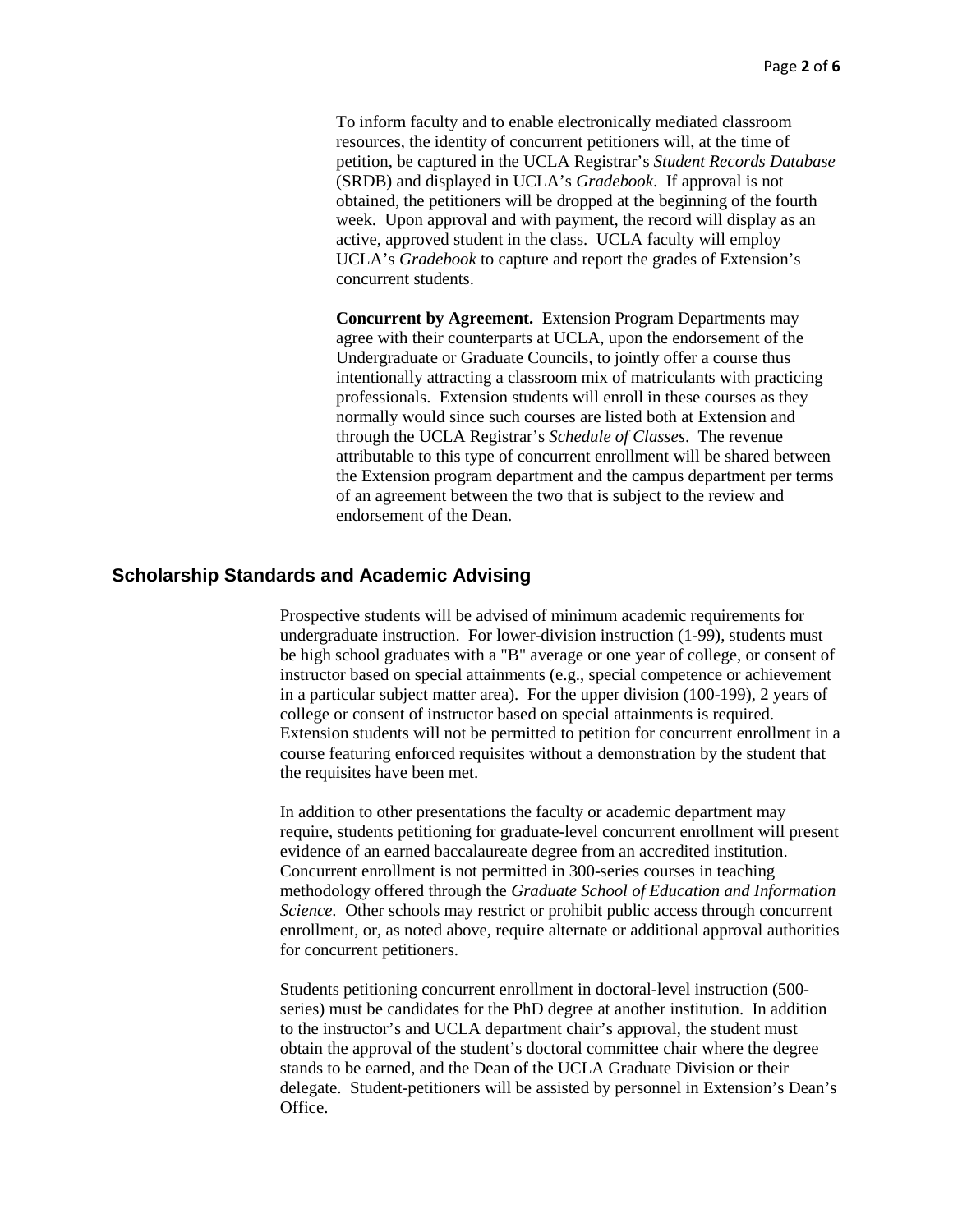Students are expected to establish and maintain a minimum overall grade point average (GPA) of 2.0 in all concurrent course work. The Extension Registrar will suspend the concurrent enrollment privilege from students whose GPA in concurrent course work falls below 2.0. Students may restore their eligibility for concurrent enrollment by raising their overall GPA to 2.0 through enrollment in X and XL undergraduate degree credit instruction offered through Extension.

### **Auditing Prohibited**

UCLA does not provide for the auditing of courses by the general public. All persons seeking attendance in UCLA classes must enroll; and the public at large enrolls through Extension's Department of Student & Alumni Services.

### **Fees and Revenue Share**

Fees to be charged students for undergraduate and graduate level concurrent enrollment will be reviewed and fixed annually by the Dean on the recommendation of the Associate Dean of Administration and the Director of Budget & Financial Services. Care will be taken to ensure that concurrent fees remain sufficiently high to present a disincentive to UCLA students from quitting their residence to continue extramurally through Extension.

The fee to be charged eligible full-time students at California Community Colleges and the California State University for cross-enrollment per Education Code sections 66750-66754 will be reviewed annually by the Extension Registrar.

The Director of Budget & Financial Services will distribute a share of the earned revenue to the Schools and College from fees collected using a revenue share formula approved by the Dean. The distribution will be based on a net, after direct costs for ADA services are subtracted (see below); and will be cognizant of ancillary fees normally surcharged to UCLA students for the *Instructional Enhancement Initiative* (IEI) and for materials fees specific to certain courses described in the UCLA *Schedule of Classes.*

### **Administrative Services**

The Department of Student & Alumni Services will provide concurrent students with counseling, enrollment and academic records services, and accommodations as required by the *Americans with Disabilities Act* (ADA). Jurisdiction to hear and decide on allegations of misconduct by concurrent students will fall to Extension's disciplinary process, not to the UCLA Dean of Students, as described in Extension's policy on [Student Conduct.](https://intracon.uclaextension.edu/policies/SA501.pdf)

International students who are matriculants at universities overseas may be eligible to enroll concurrently at UCLA, as a *study abroad* opportunity, and thus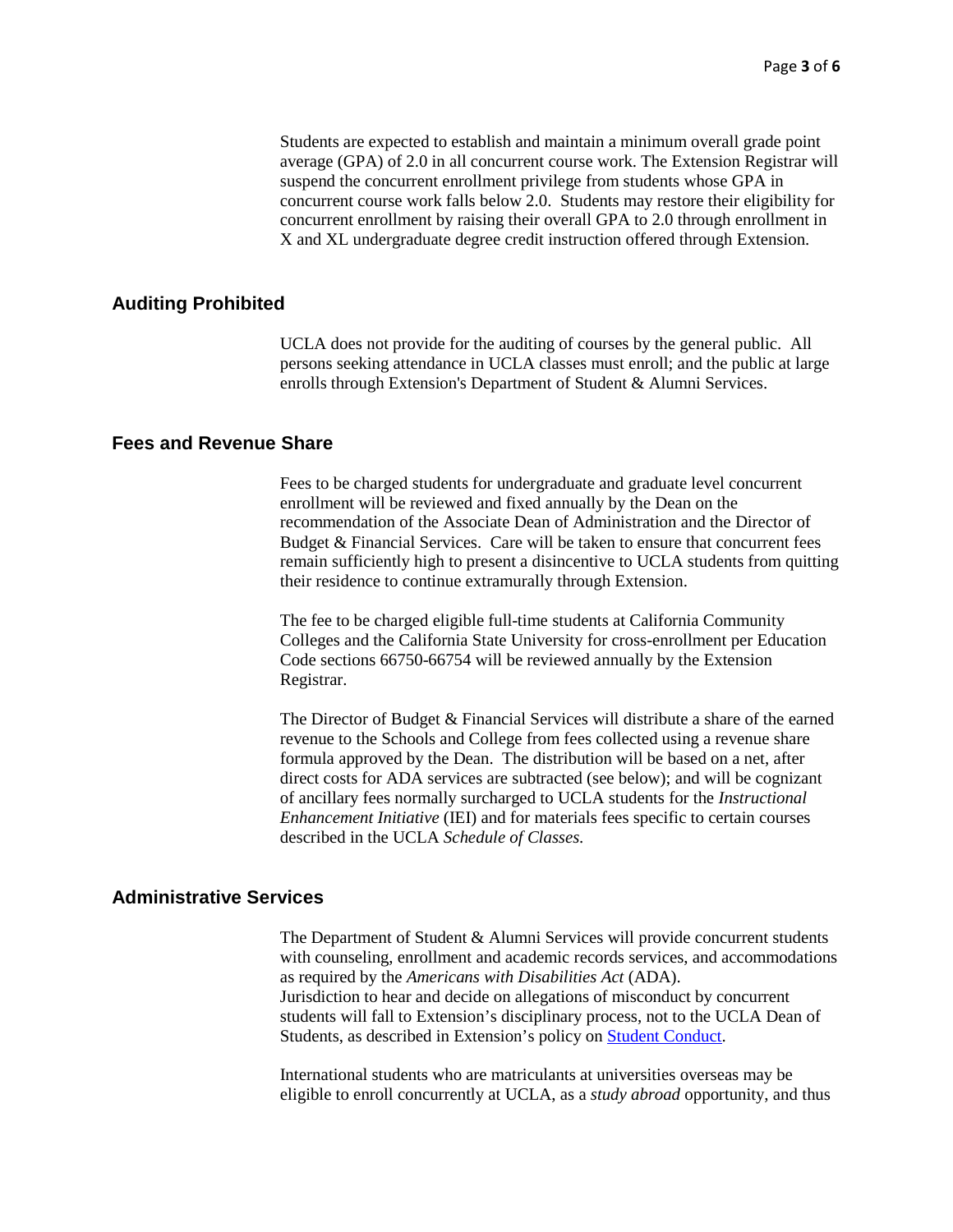obtain sponsorship for the F1 visa provided the home institution certifies that the course work pursued at UCLA will advance the student toward their degree prior to issuance of the I-20.

### **Public Notice**

The Registrar will publish an announcement that discloses the terms and conditions of concurrent enrollment, as follows:

#### **Concurrent Enrollment**

Opportunities to take UCLA regular session courses are available to the public Fall, Winter, and Spring Quarters through UCLA Extension's concurrent enrollment program. After all full-time matriculated UCLA students have been accommodated, Extension students may enroll if the following conditions are met:

- Space is available.
- The prospective student submits proof that course prerequisites have been meet.
- The instructor determines the student is prepared for the course and provides his/her consent.
- The student has achieved a GPA of 2.0 or higher in baccalaureate-level degree credit classes already taken.

#### **Petitions to Enroll**

PTEs are explained in the *[Concurrent Enrollment Brochure](https://www.uclaextension.edu/SiteCollectionDocuments/Pdf/StudentResources/ConcurrentEnrollmentBrochure.pdf)* which includes information on course fees, drop schedules, credit status, refunds, and withdrawals. Information also is available through UCLA Extension Registration/Student Services (310) 825-9971. To plan your schedule and check space availability, consult the UCLA Schedule of Classes at: https://sa.ucla.edu/ro/public/soc

#### **Class Websites**

Most UCLA classes are supported with websites that require students' access well before petitions are approved. Click [here t](https://www.uclaextension.edu/sites/default/files/pdf/ConcurrentEnrollmentBrochure.pdf)o view instructions for students in Concurrent Enrollment courses requiring access to UCLA course websites.

#### **UCLA Course Levels**

Please read the following carefully to be certain that the courses you seek meet your particular interests. Inquiries regarding UCLA admissions policies, graduation requirements, and other matters pertaining to degree programs should be directed to the Undergraduate Admissions Office at UCLA (310) 825-3101 or the appropriate academic department. Credit-bearing classes earned through concurrent enrollment will be listed on Extension transcripts with the prefix "XLC."

**1-199.** Successful completion of baccalaureate level classes will lead to transferable credit for units, subject credit, and grade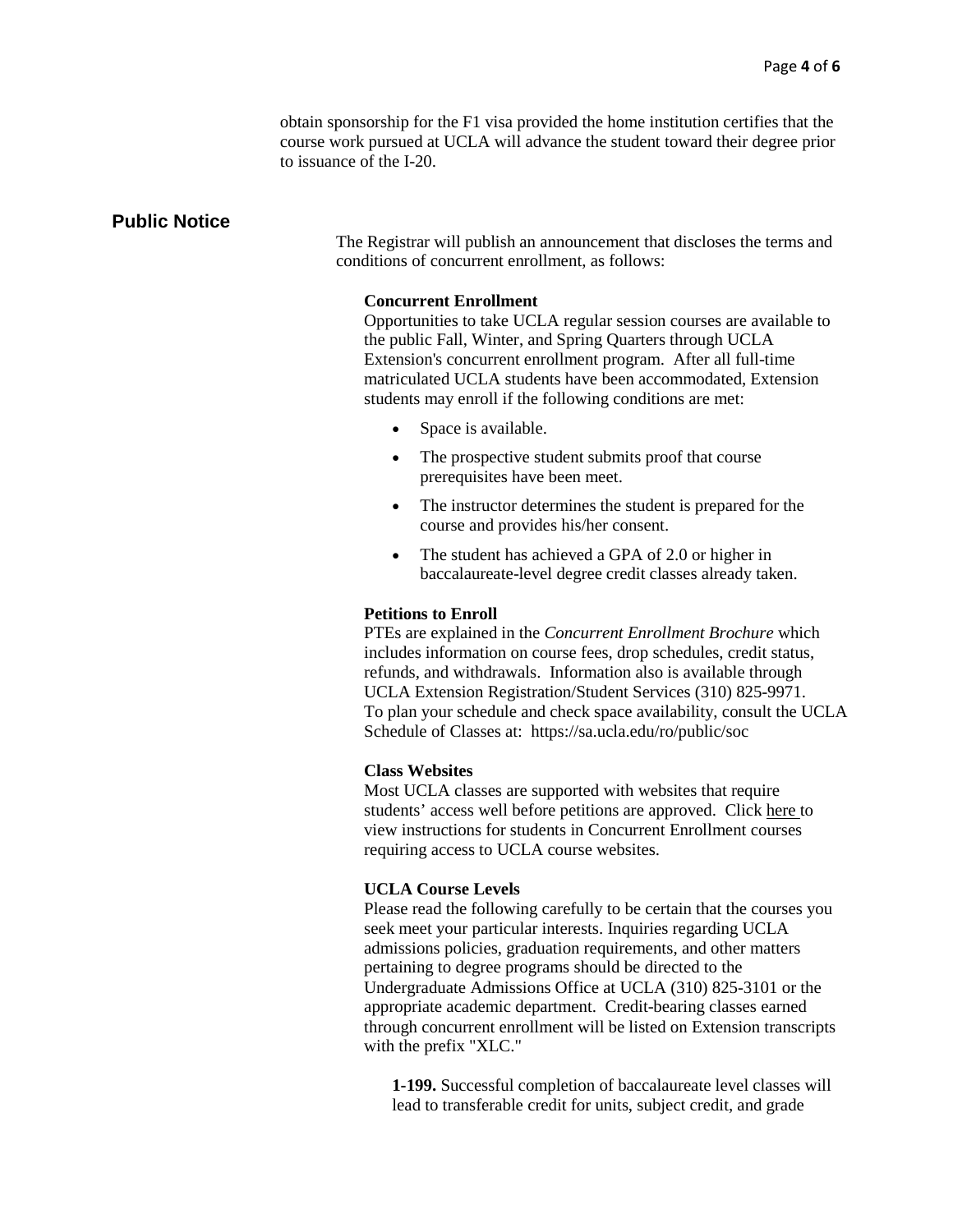point average (GPA) to UCLA's College of Letters and Sciences, the School of Arts and Architecture, and the School of Nursing. Concurrent enrollment is not allowed in *Fiat Lux* seminars numbered 19. For special tutorials numbered 99, 195, 196, 197, 198, 199 completion and approval of a special Course Contract will be required in addition to your petition. Certain lab courses may incur additional costs for consumable items, and may require special training to be taken in advance from *Environmental Health and Safety*.

**200-299** and **400-499.** These are UCLA graduate and professional level courses. Units earned at this level through concurrent enrollment will not provide advanced standing to students subsequently admitted to higher degree programs at UCLA. (Certain course requirements for higher degrees may be waived, but only with the approval of the Graduate Division on the recommendation of the student's department at the time of admission.)

**500-Series** courses (doctoral-level seminars) are open to concurrent enrollment but subject to special review and approval. Successful petitions address the following:

- A compelling rationale for the enrollment;
- Confirmation of graduate standing and candidacy from the student's doctoral committee chair, and approval to attend the UCLA course;
- Approval from the UCLA faculty member with whom the student will be studying (including proposed course outline);
- The approval of the UCLA department chair;
- Approval of the UCLA Graduate Division.

To allow time for evaluation and approval, this special petition process must begin 8 weeks prior to the start date of the quarter in which you plan to enroll. This process is coordinated by the Extension's Registrar, UCLA Extension, 1145 Gayley Ave., 2nd floor, Los Angeles, CA 90024.

**Cross-Enrollment.** Students, who meet the requirements stipulated by California education code [66750-66754], with undergraduate standing at a campus of the California Community College system or California State University may enroll concurrently in a UCLA regular session class in a maximum of 1 course per academic term – with a maximum of 2 courses per academic year – upon payment of a nonrefundable reduced cross-enrollment fee. Cross-enrollment is at the discretion of the appropriate campus authorities of the home and host campus and based on space available. Cross-enrollment fees are set to the equivalent of community college fees at \$46 per quarter-term unit, or \$184 for a typical 4-unit course or \$230 for a 5